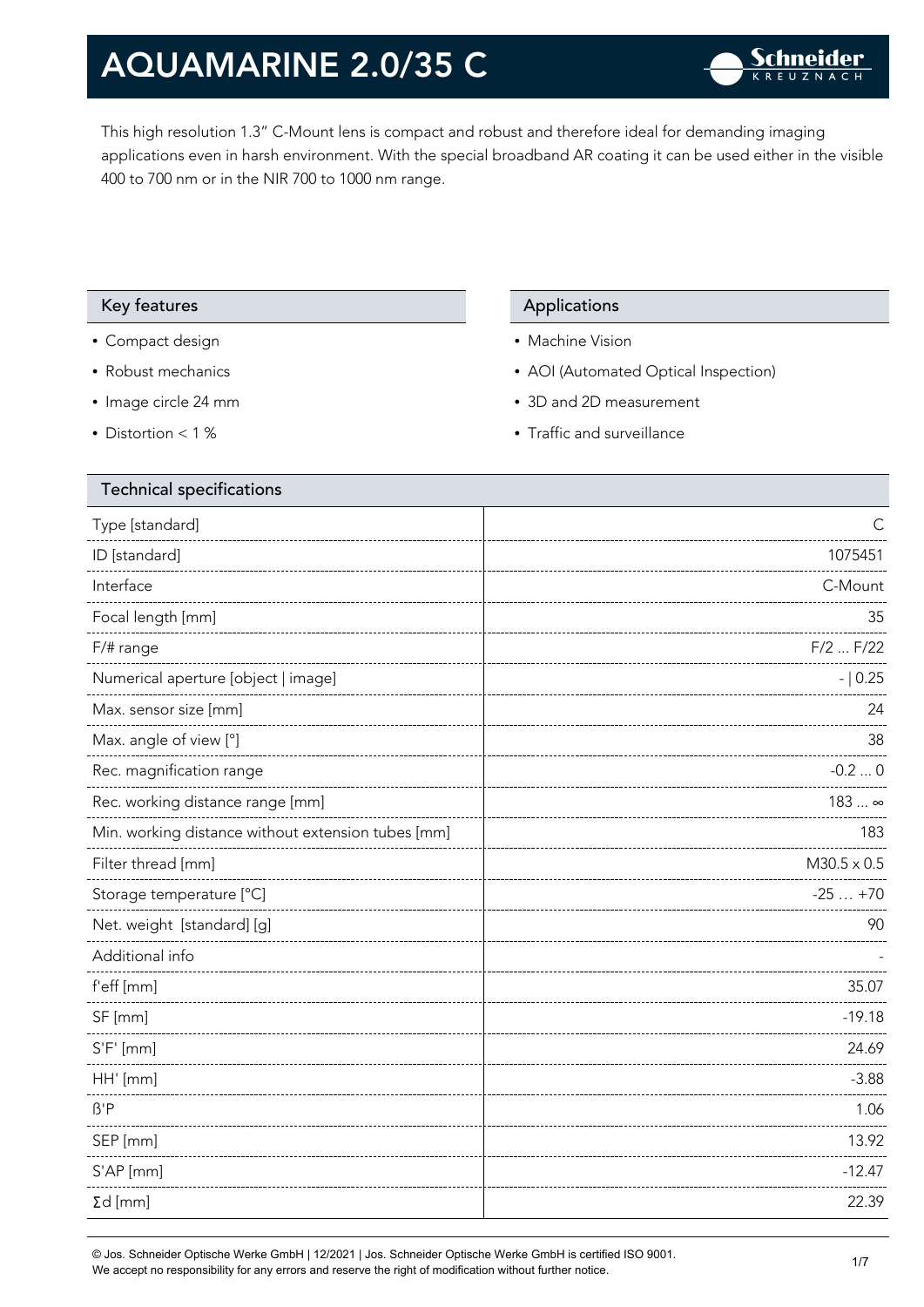

### MTF charts

| Spectrum name    | VIS |     |     |     |     |     |
|------------------|-----|-----|-----|-----|-----|-----|
| Wavelengths [nm] | 425 | 4/5 | 525 | 575 |     | 675 |
| Rel. weights [%] |     | Ó   |     |     | 1 C |     |

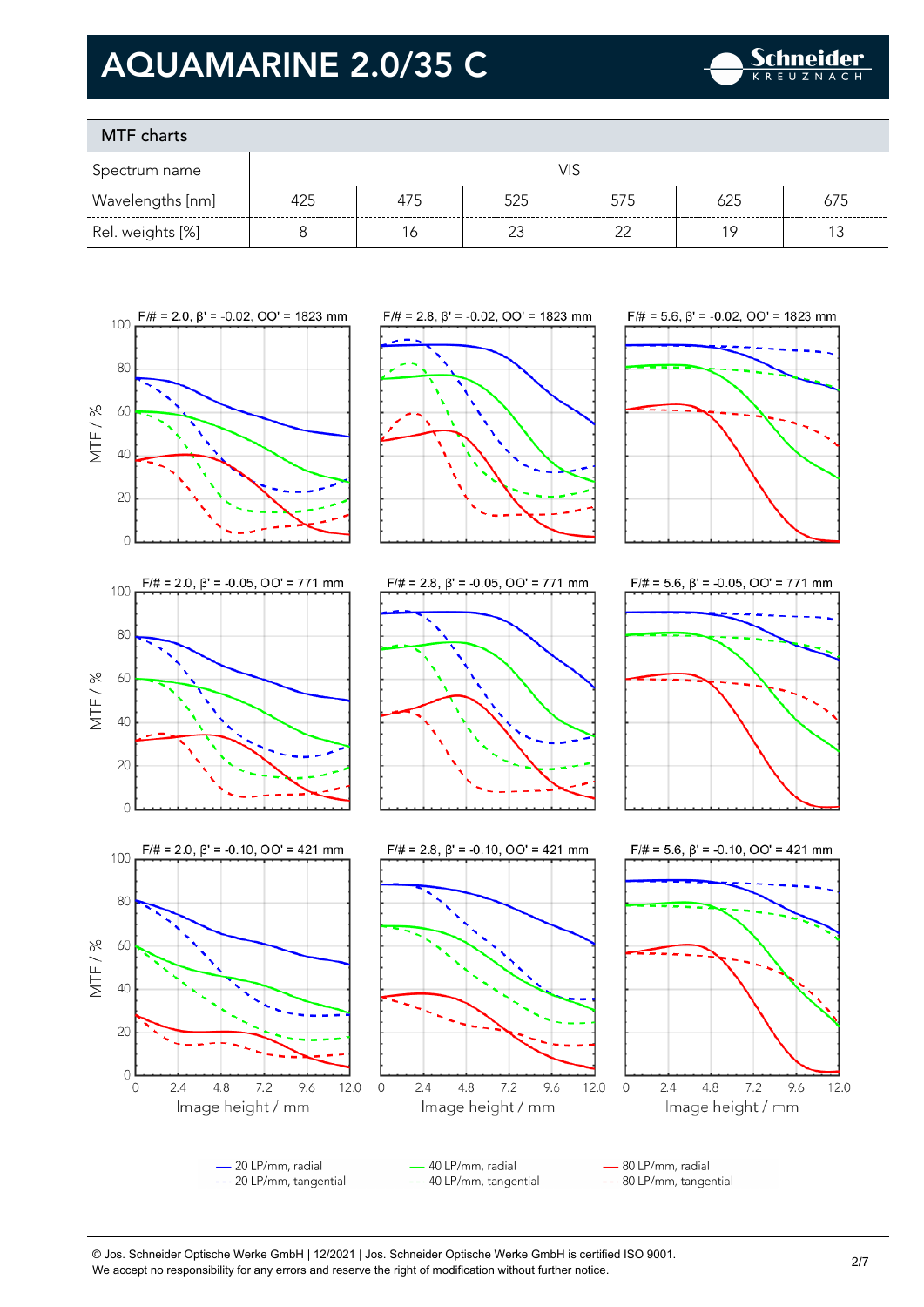

Rel. illumination vs. image height



| $- -$ F/# = 2.0, $\beta$ = -0.02         |
|------------------------------------------|
| $- -$ F/# = 2.8, $\beta$ = -0.02         |
| $- -$ F/# = 5.6, $\beta$ = -0.02         |
| $\rightarrow$ F/# = 2.0, $\beta$ = -0.05 |
| $\rightarrow$ F/# = 2.8, $\beta$ = -0.05 |
| $\rightarrow$ F/# = 5.6, $\beta$ = -0.05 |
| F/# = 2.0, $\beta$ = -0.10               |
| F/# = 2.8, $\beta$ = -0.10               |
| $F/\ddot{=} = 5.6$ , $\beta = -0.10$     |

#### Distortion vs. image height



#### Transmittance vs. wavelength



© Jos. Schneider Optische Werke GmbH | 12/2021 | Jos. Schneider Optische Werke GmbH is certified ISO 9001. We accept no responsibility for any errors and reserve the right of modification without further notice.<br>We accept no responsibility for any errors and reserve the right of modification without further notice.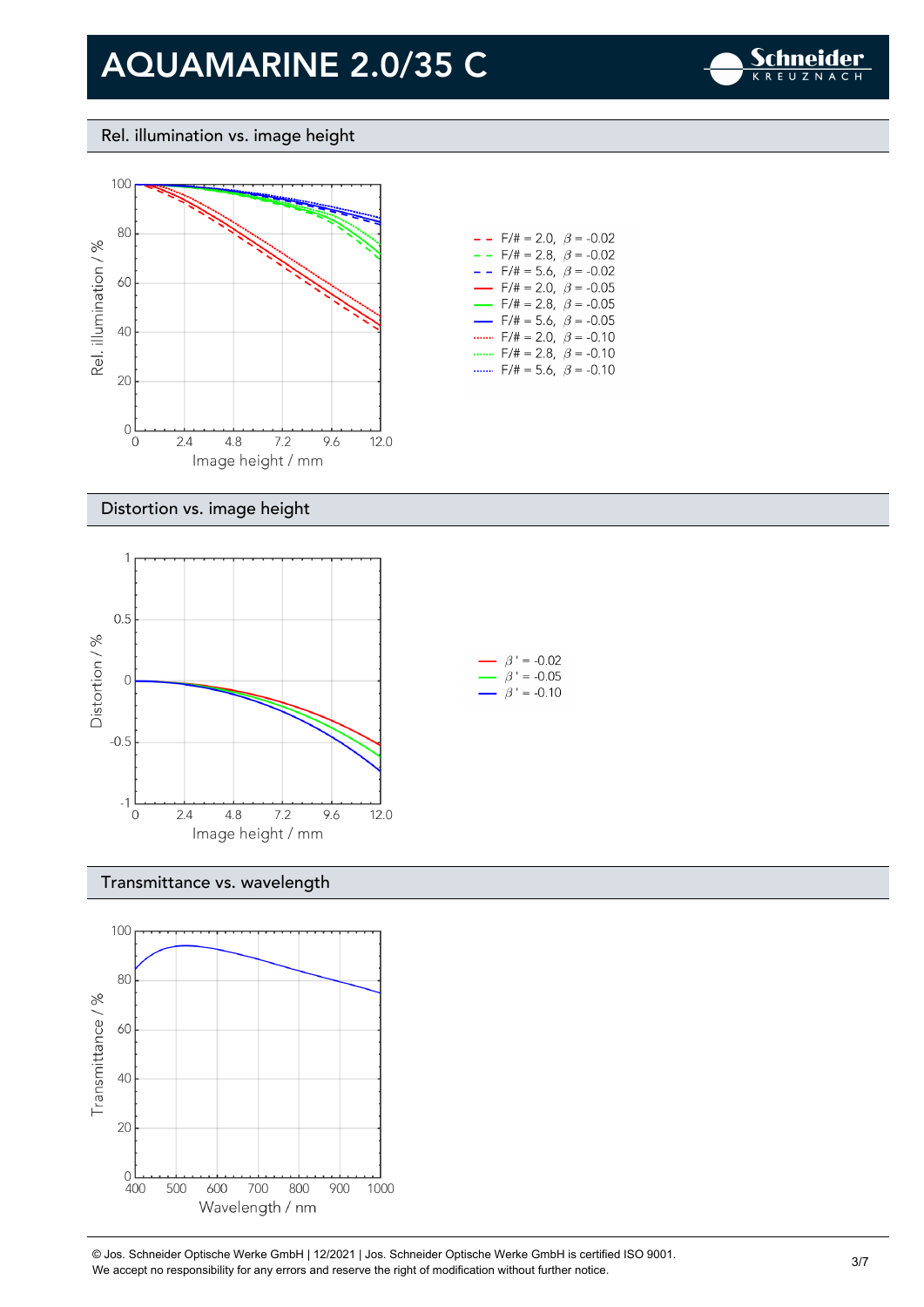

### Technical drawings

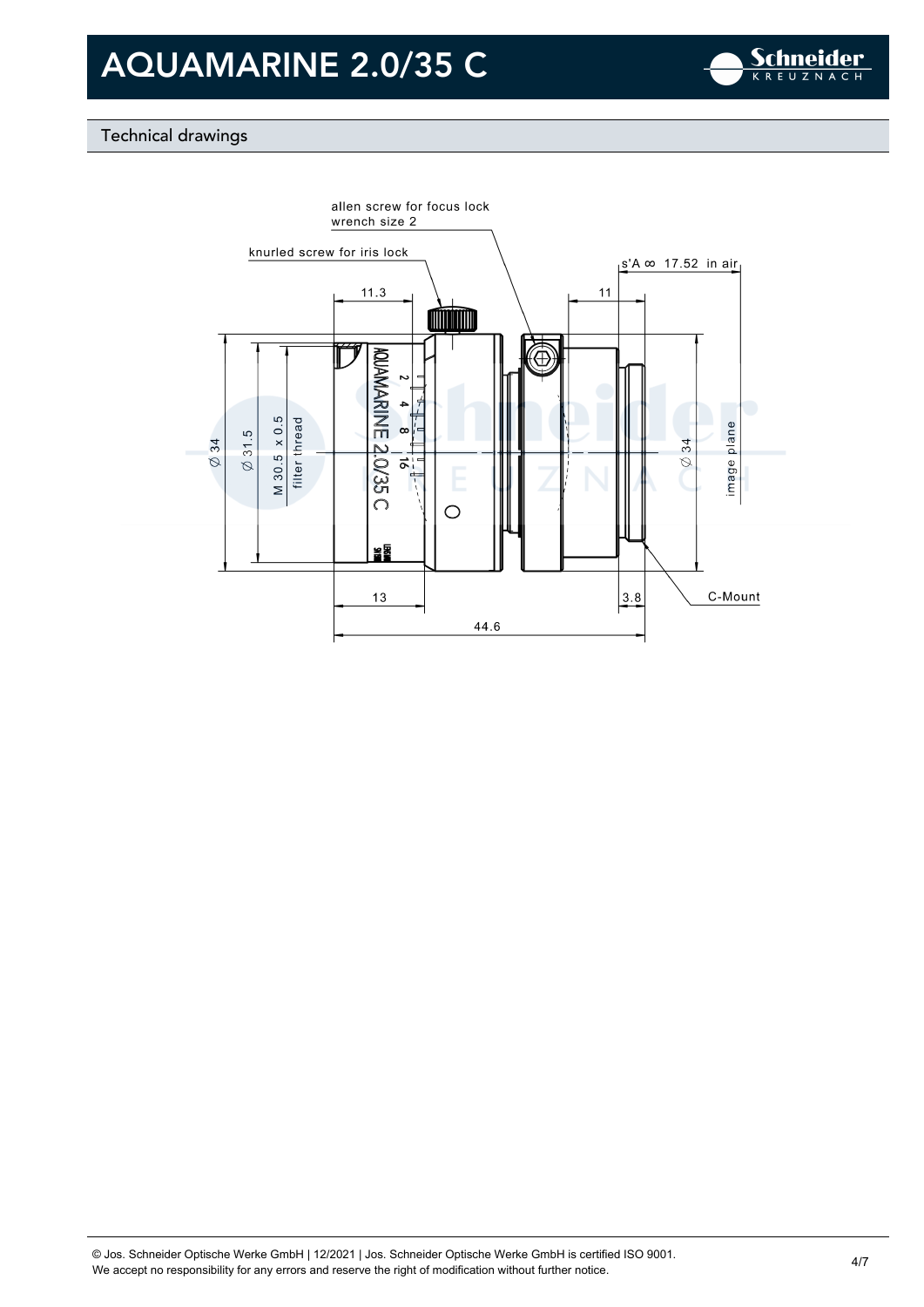

| Accessories    | Mount l                     | Eff. length        |         |
|----------------|-----------------------------|--------------------|---------|
| Adapter        | CS-Mount                    | $5 \text{ mm}$     | 25081   |
|                | $C$ -Mount / M42 $\times$ 1 | $5.5 \text{ mm}$   | 1075817 |
| Extension tube | C-Mount / C-Mount           | $5 \, \mathrm{mm}$ | 39316   |
|                | C-Mount / C-Mount           | $8 \text{ mm}$     | 39315   |
|                | C-Mount / C-Mount           | $10 \text{ mm}$    | 39312   |